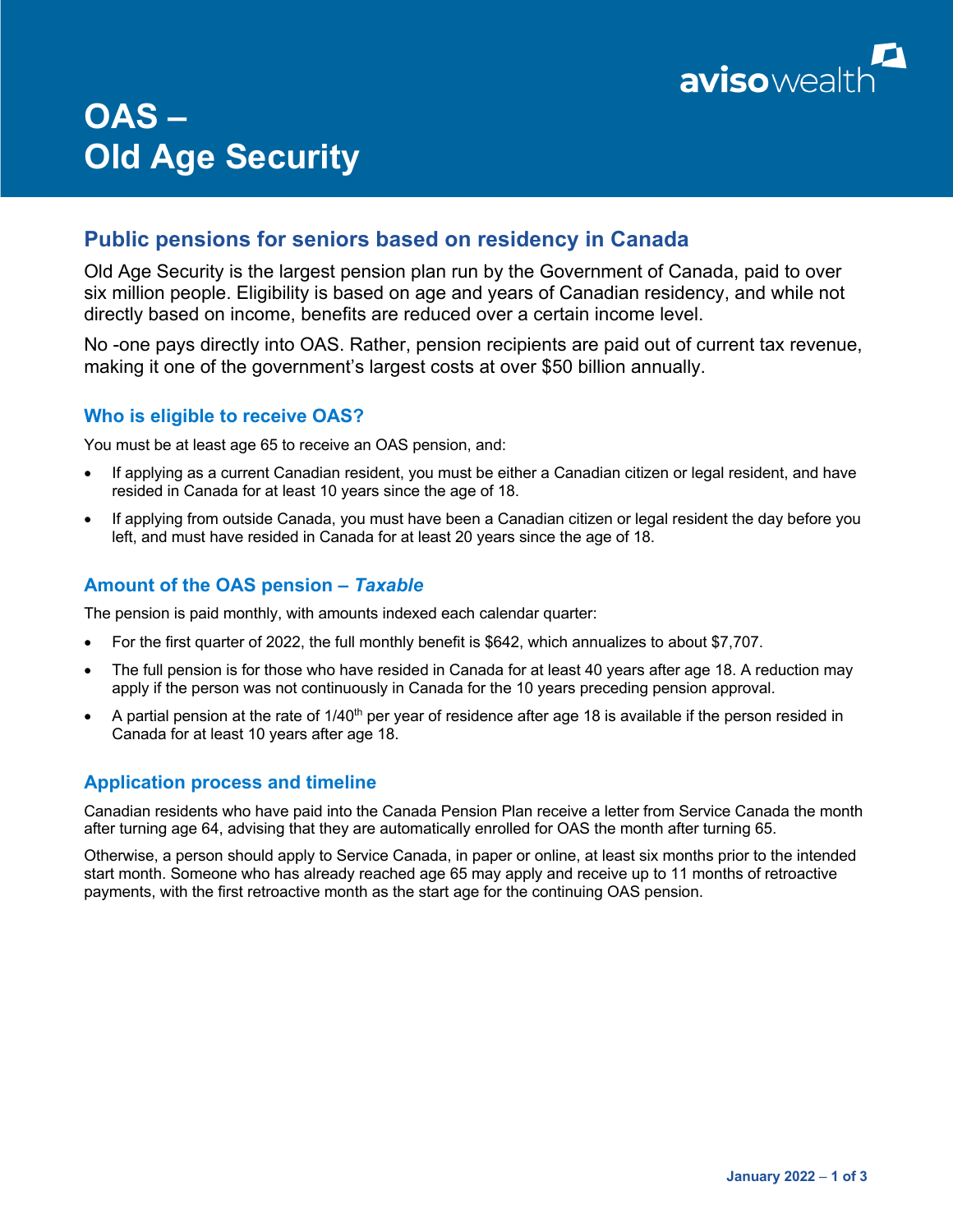# **Deferring OAS up to age 70, with a premium**

A qualified individual may defer commencement of the OAS beyond age 65, up to age 70. The monthly pension is increased 0.6% for every month taken after age 65, rising as much as 36% if one waits to age 70.

#### **Old Age Security pension recovery tax – The clawback**

For each dollar of income over an indexed annual threshold, there is a 15% OAS *clawback*

- For 2020 income from \$79,054 to \$128,149, the clawback reduces the pension from July 2021 June 2022
- For 2021 income from \$79,845 to \$129,757, the clawback reduces the pension from July 2022 June 2023
- For 2022 income from \$81,761 to \$133,141, the clawback reduces the pension from July 2023 June 2024

### **Related benefits – Income-tested and non-taxable**

#### **Guaranteed income supplement (GIS)**

The GIS is a monthly benefit added to the OAS pension of a low-income pensioner resident in Canada.

#### **Spouse's Allowance**

If you are 60 to 64 years of age and your spouse or common-law partner is receiving the OAS pension and is eligible for the GIS, you may be eligible to receive this benefit.

#### **Allowance for the Survivor**

If you are 60 to 64 years of age and widowed, you may be eligible to receive this benefit.